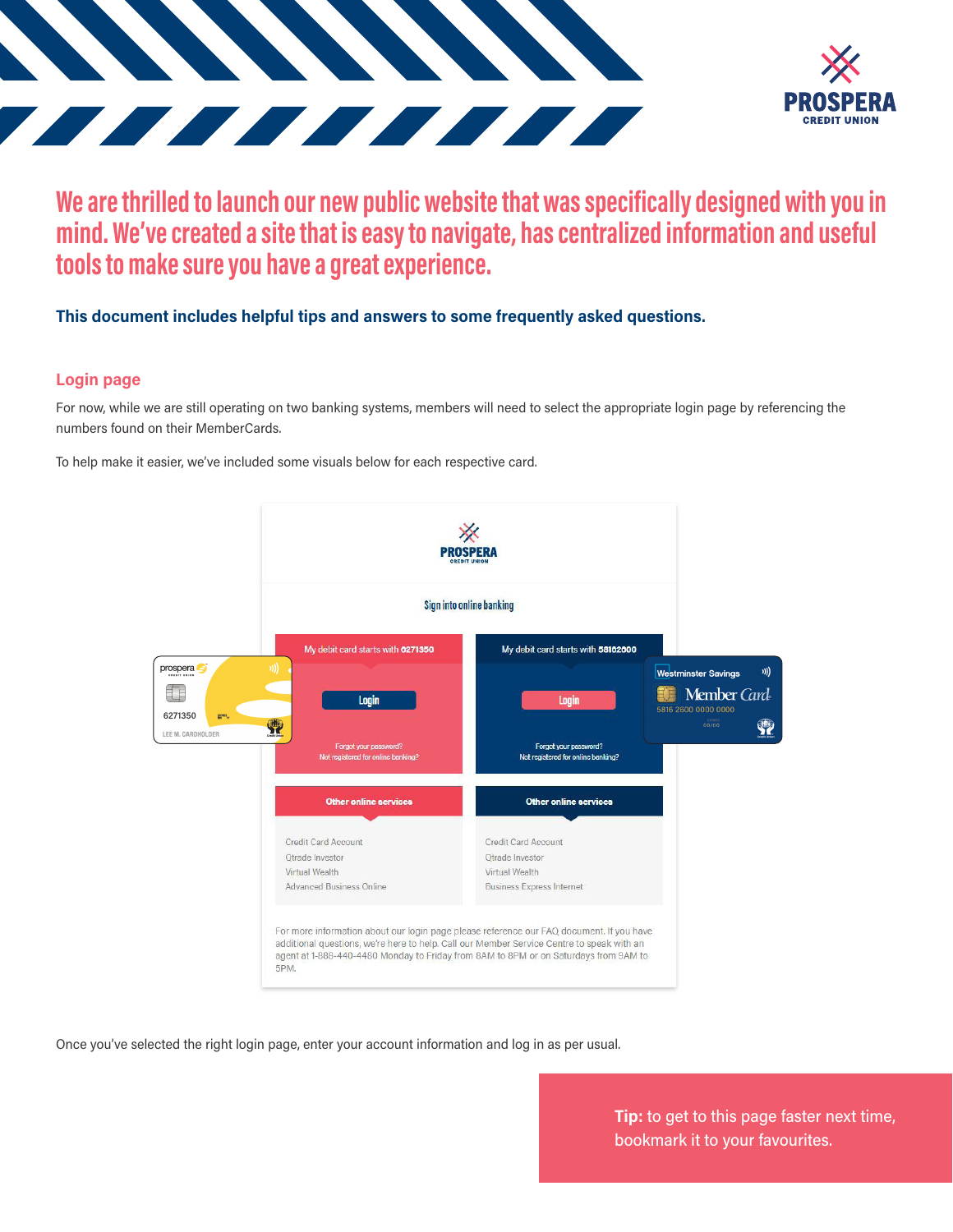



#### **On the login page, we've also included quick links to other popular online services:**

- Credit Card Account Access your Collabria credit card transactions and profile
- QTrade Investors
- Virtual Wealth
- Advanced Business Online (formerly called Business Express Internet under Westminster Savings)

#### **Top level menu**

We've simplified our menu into three sections: Personal Banking, Business Banking and Wealth Solutions. We've also included a link to find the nearest branch or ATM and a shortcut to get to the login page. If you're looking for something in particular, you can use the search feature, which is also found in the top menu.



When clicking on a line of business, a menu will appear that further breaks down our services.



**The example above is our Personal Banking products and services; you can find information about:**

- **Daily Accounts**
- Credit Cards
- **Mortgages**
- Loans & Lines of Credit
- **Investing**
- Ways to bank